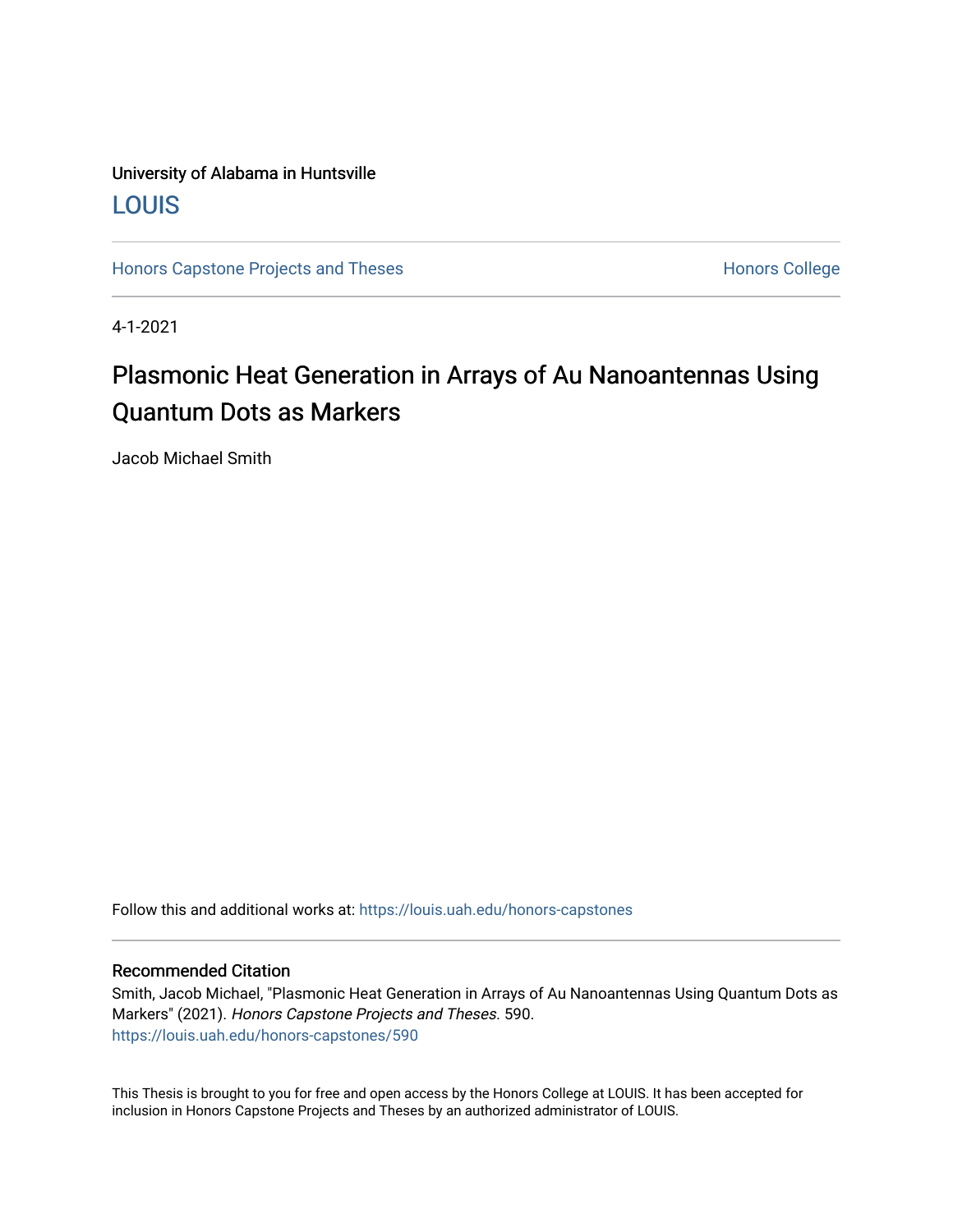# **Plasmonic Heat Generation in Arrays of Au Nanoantennas Using Quantum Dots as Markers**

**by**

**Jacob Michael Smith**

**An Honors Capstone**

**submitted in partial fulfillment of the requirements** 

**for the Honors Diploma**

**to** 

**The Honors College** 

**of** 

**The University of Alabama in Huntsville**

**3/03/2021**

**Honors Capstone Director: Dr Seyed Sadeghi**

**Associate Professor of Physics at the University of Alabama in Huntsville**

 $\frac{1}{2}$ Student Date Seyed Sadeghi 4/01/2021 4/01/2021

Director Date

 $7$ AM  $2021.04.06\ 12:24:33\ -05'00'$ 

Department Chair **Date** 

cn=James Miller, o=UAH, ou=PH & ISEd, email=millerja@uah.edu, c=US

James Miller

 $2021.55.0014.40.150300$ William Wilkerson Digitally signed by William Wilkerson

Honors College Dean Date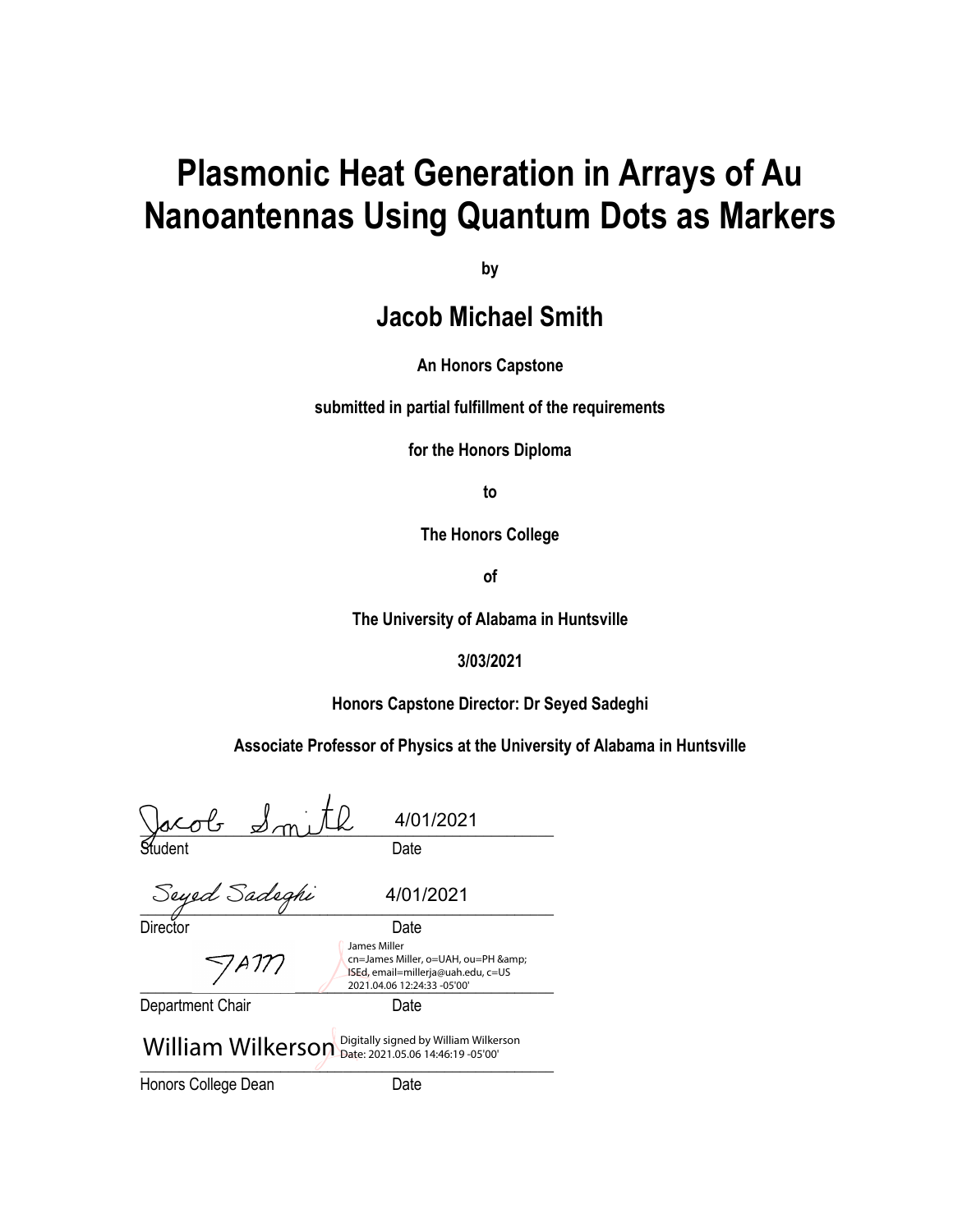

Honors College Frank Franz Hall +1 (256) 824-6450 (voice)  $+1$  (256) 824-7339 (fax) honors@uah.edu

#### Honors Thesis Copyright Permission

#### This form must be signed by the student and submitted as a bound part of the thesis.

In presenting this thesis in partial fulfillment of the requirements for Honors Diploma or Certificate from The University of Alabama in Huntsville, I agree that the Library of this University shall make it freely available for inspection. I further agree that permission for extensive copying for scholarly purposes may be granted by my advisor or, in his/her absence, by the Chair of the Department, Director of the Program, or the Dean of the Honors College. It is also understood that due recognition shall be given to me and to The University of Alabama in Huntsville in any scholarly use which may be made of any material in this thesis.

Jacob Smith

Student Name (printed)

Jacob  $\mathcal{A}_{\text{mix}}$ 

Student Signature

\_\_\_\_\_\_\_\_\_\_\_ 4/01/2021

Date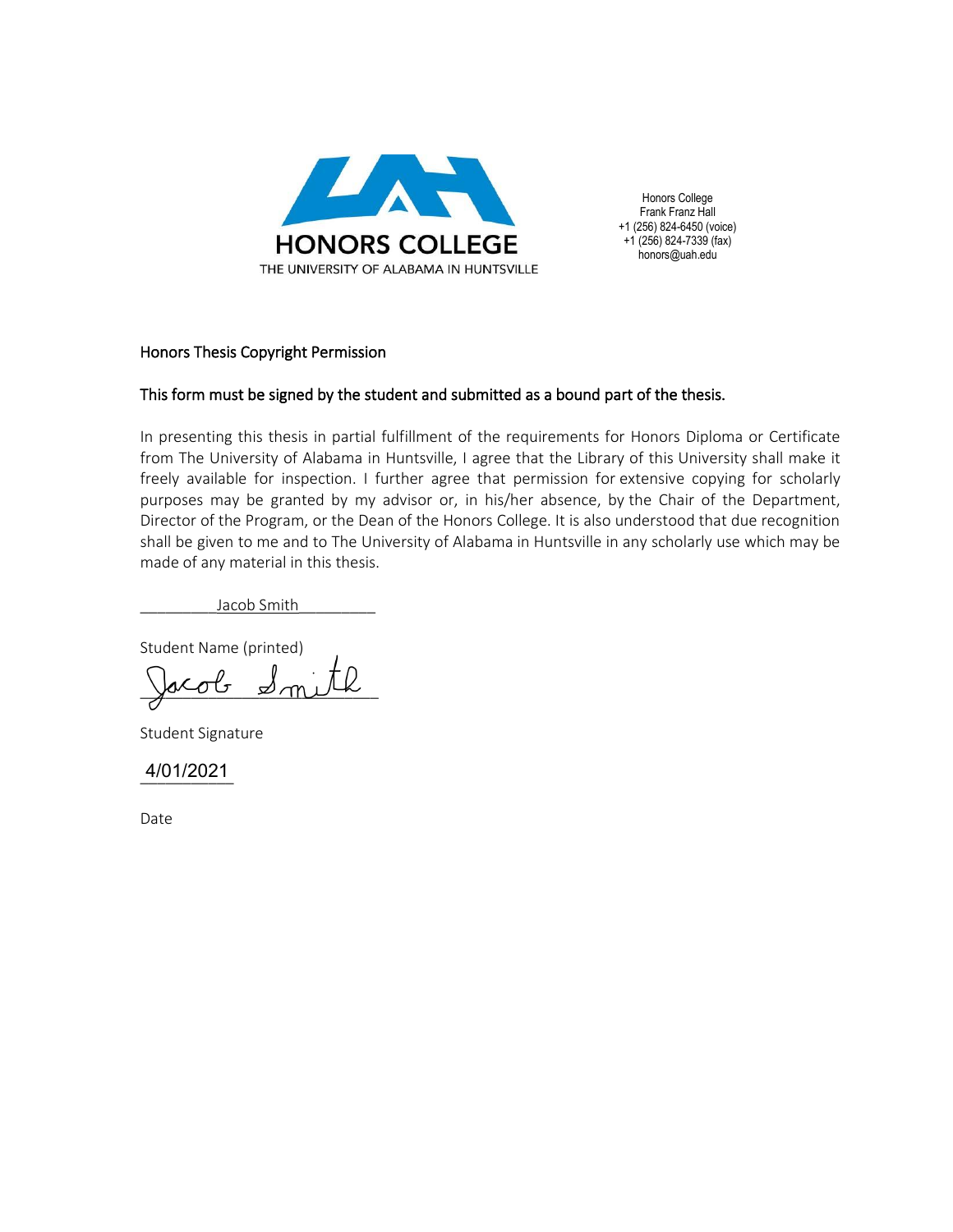## **Table of Contents**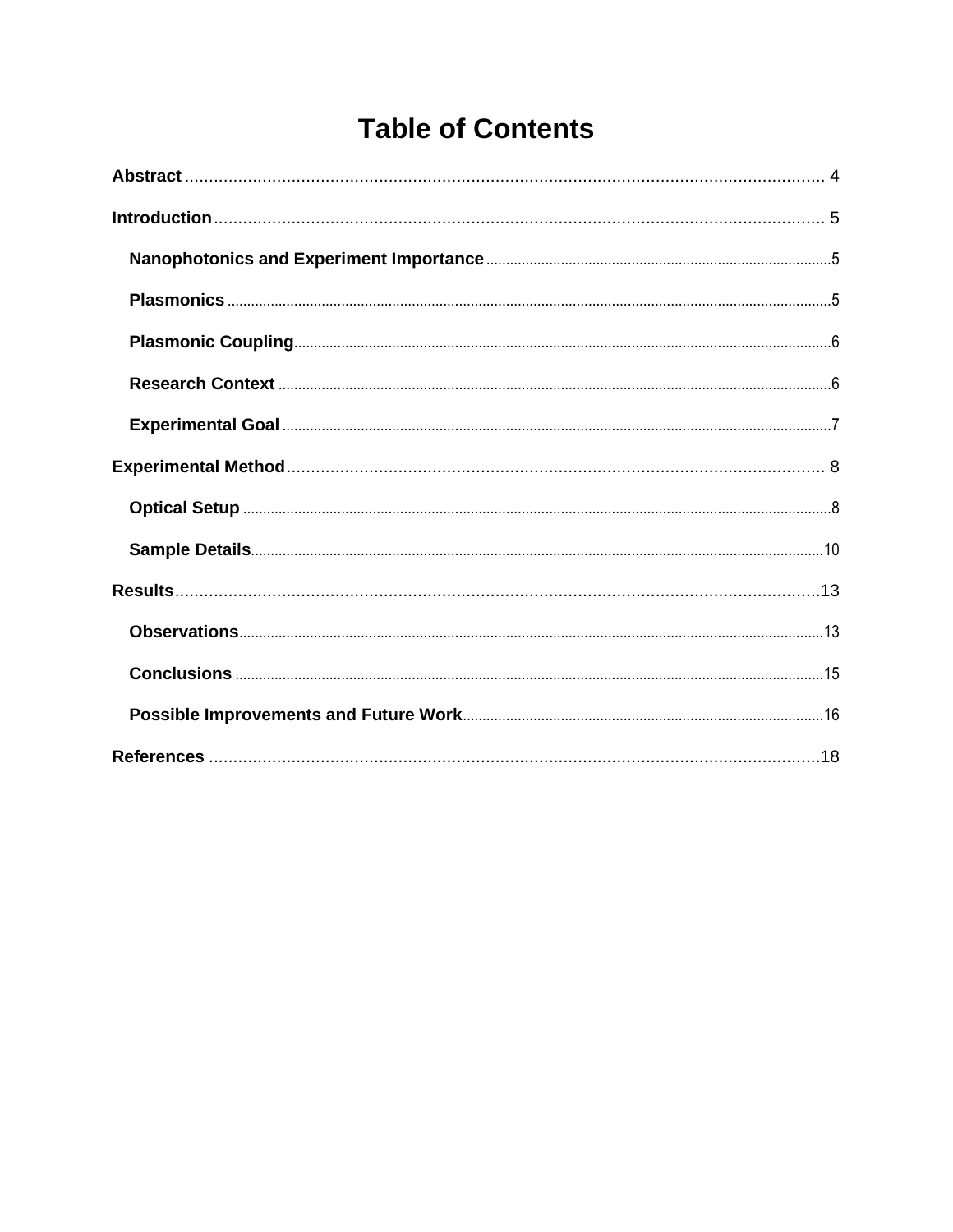## **Abstract**

<span id="page-4-0"></span>The objective of this experiment was to excite localized surface plasmon resonances in a gold metallic nanostructure array and measure the heat generation using colloidal semiconductor nanocrystals (quantum dots) as markers. This was done by attempting to excite a plasmon in the metallic nanostructure using a laser (at 980 nm) that is resonant with the array's surface lattice resonance (SLR). This laser does not excite the quantum dots (QDs). There is another laser that weakly excites the QDs so that they emit. The heat of the nanoantenna array was expected to cause a redshift in the QDs due to the temperature dependent band gap shrinkage of their emission energy. This redshift in the peak emission is the marker for generation of heat. The outcomes of this study would have determined the dependence of heat generation in gold nanoantenna arrays on the incident light polarization and demonstrate the extent of heat distribution, but the results are inconclusive as the sample tested did not display the expected redshift.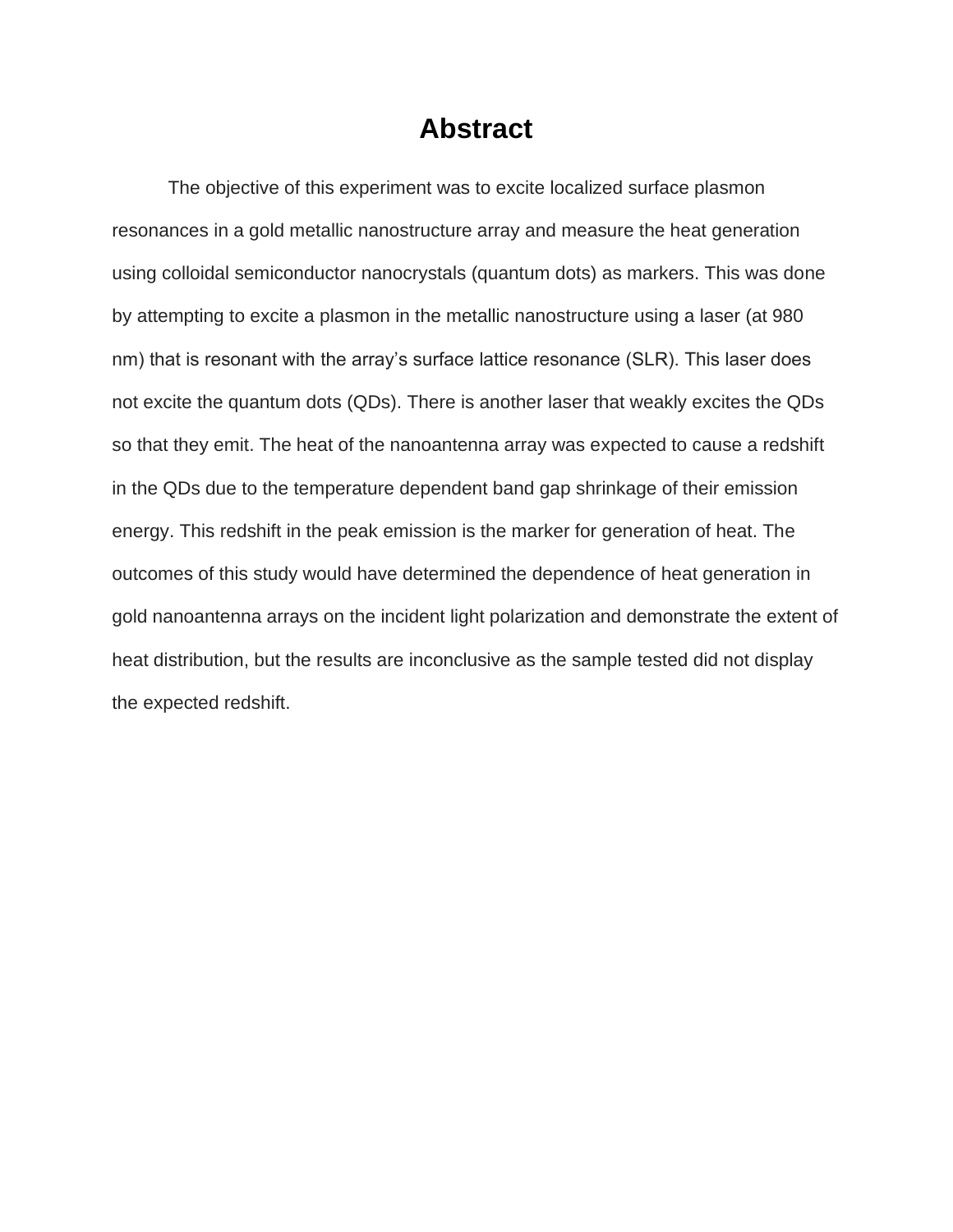## **Introduction**

#### <span id="page-5-1"></span><span id="page-5-0"></span>**Nanophotonics and Experiment Importance**

Nanophotonics is the study of the interaction of light with nanometer scale objects. Colloidal semiconductor nanocrystals, also known as Quantum Dots (QDs), are building blocks for contemporary research for optoelectronic devices such as lasers, LEDs, and solar panels due to their narrow, bright, and size dependent emission spectrum, and their broad absorption spectrum among other properties.<sup>3</sup> The development of these applications can be furthered by a deeper understanding of the interactions between QDs and other nanoscale building blocks such as metallic nanostructures.

#### <span id="page-5-2"></span>**Plasmonics**

Broadly speaking, plasmonics is the study of the collective motion of conduction electrons in metal. A localized surface plasmon resonance (LSPR) is a specific type of resonance which occurs in metallic nanostructure when the free electrons around the nanostructure oscillate coherently with the electric field of incident light. This oscillation of the free electrons causes an enhancement of the electric field around the nanostructure, which is called plasmonic field enhancement. The enhancement of the electric field produces an associated increase in the quantum yield of the QDs by increasing the probability of radiative decay of the excitations. Plasmonic field enhancement competes with energy transfer from the quantum dots to the metallic nanostructures through effects such as Föster resonant energy transfer, the results of which depend on the distance between the array and the QDs. Another specific effect of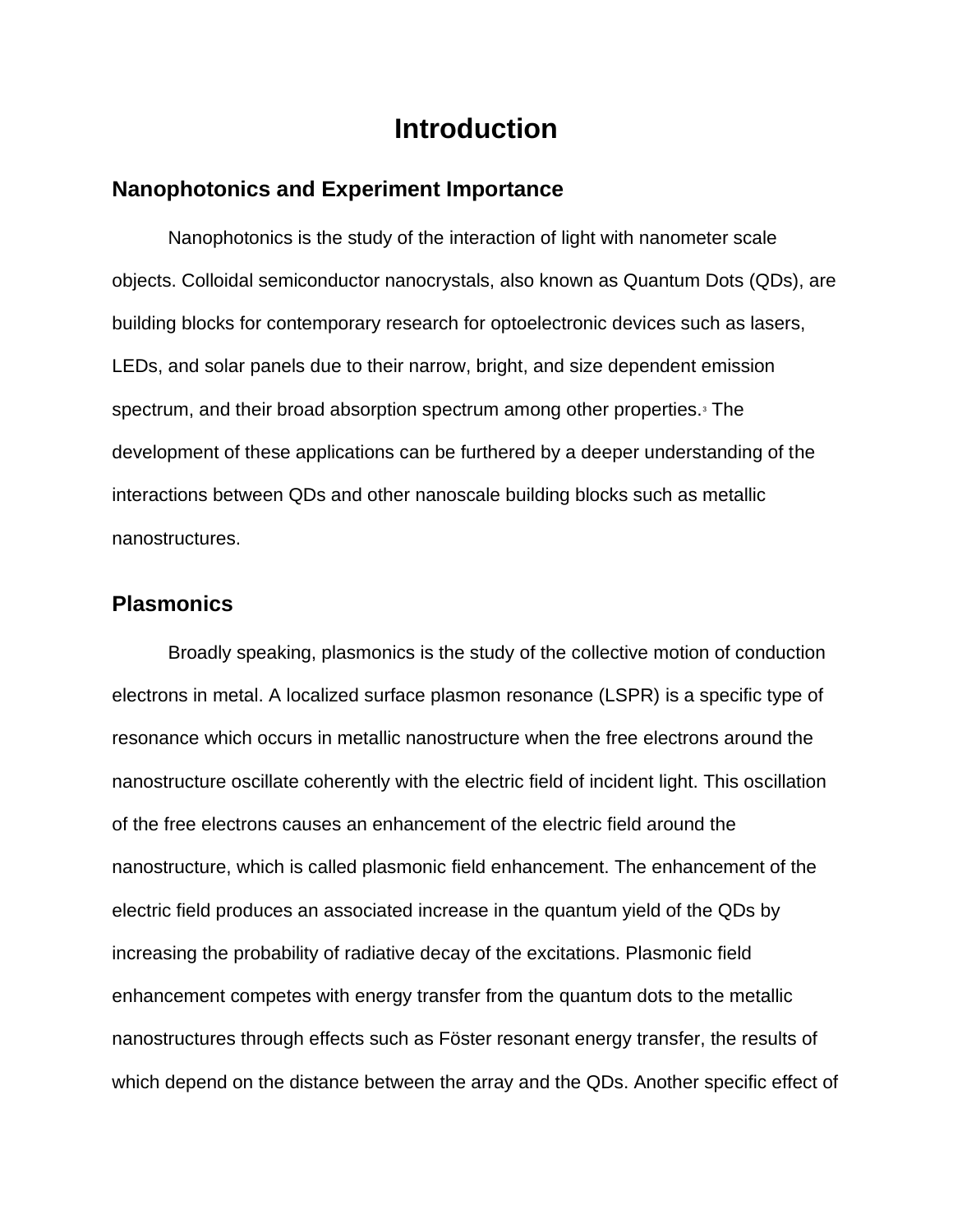the excitation of a plasmon is the generation of heat around the nanostructure. This heat generation occurs because the nanostructure has a good absorption coefficient at the plasmonic peak but is not a good emitter. $1$ 

#### <span id="page-6-0"></span>**Plasmonic Coupling**

Plasmons can be coupled in two different ways, near field and far field. Near field coupling occurs when the metallic nanostructures are relatively densely packed, and the electric fields of the particles are able to interact. This can lead to spectral shifts of the resonances, among other effects.<sup>2</sup> Far field coupling occurs when the scattered light corresponding to the diffraction of the incident light in the plane of the array is in phase with the plasmonic resonance of the metallic nanoantenna, thereby reinforcing the plasmons of the other nanoparticles.<sup>2</sup> The diffractively coupled localized surface plasmon resonance is called a plasmonic surface lattice resonance (SLR). SLRs depend on the size and shape of the particles in the array, as well as the spacing between the particles in the array.<sup>2</sup>

#### <span id="page-6-1"></span>**Research Context**

There have already been studies performed which show that the peak emission wavelength of CdSe QDs emission redshifts in the presence of heat due to the temperature-dependent band gap shrinkage of the CdSe.<sup>3</sup> Still other studies, such as *Abrupt Plasmonic Activation of Photoionization Rates in Quantum Dot Solids* by A. Nejat and S. Sadeghi have seen this in work about the interactions between quantum dots and metallic nanostructures and have noted the change. In this study, the QDs and the metal were excited using the same laser.<sup>1</sup>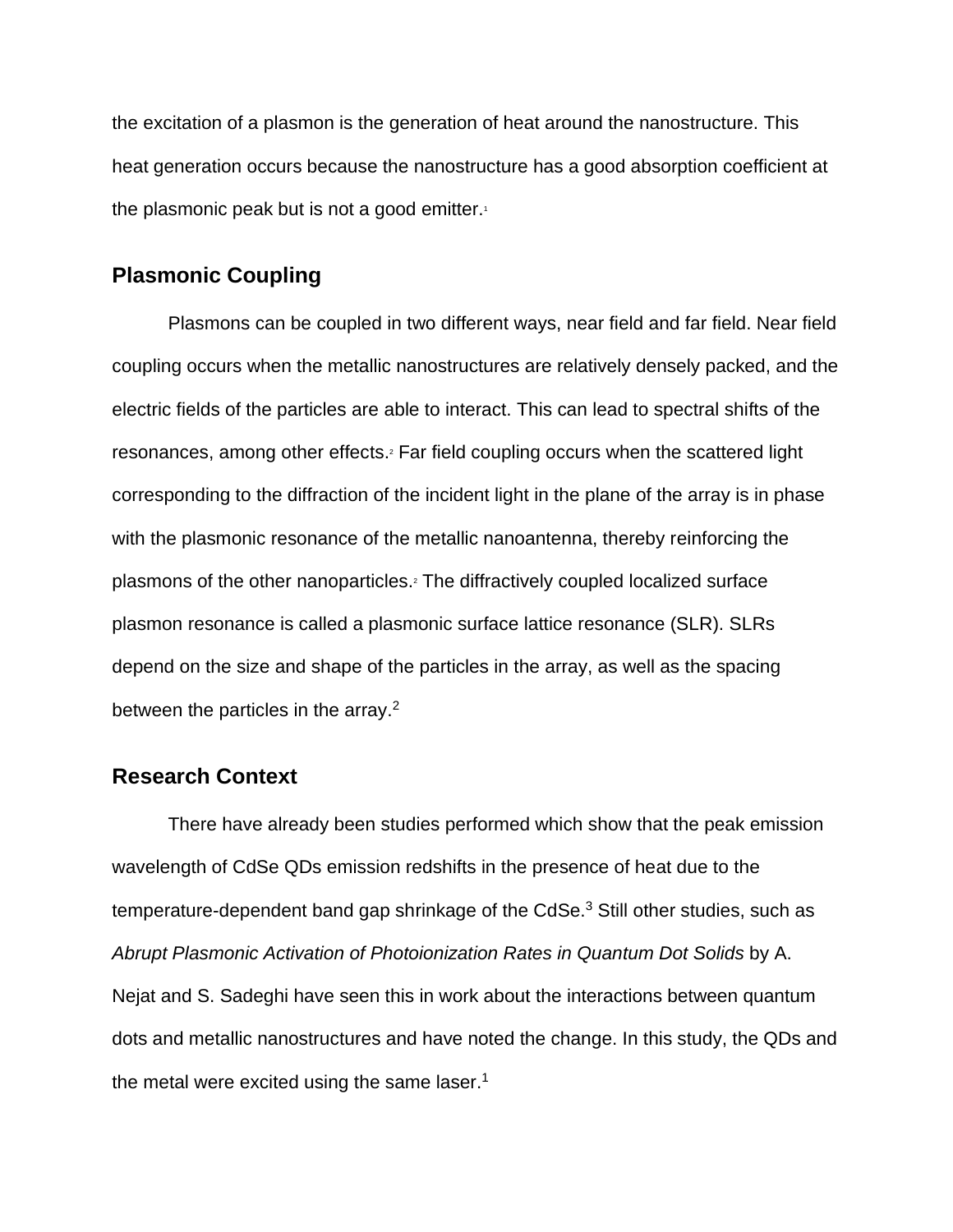### <span id="page-7-0"></span>**Experimental Goal**

The goal of this study is to specifically examine the heat generation of metallic nanostructures by exciting the plasmon separately from the excitation of the QDs. This heat generation will be measured by the change in the peak emission wavelength of the quantum dots. This causal relationship will be further displayed using the polarization dependence of the heat generation due to the polarization dependence of the absorption of the array.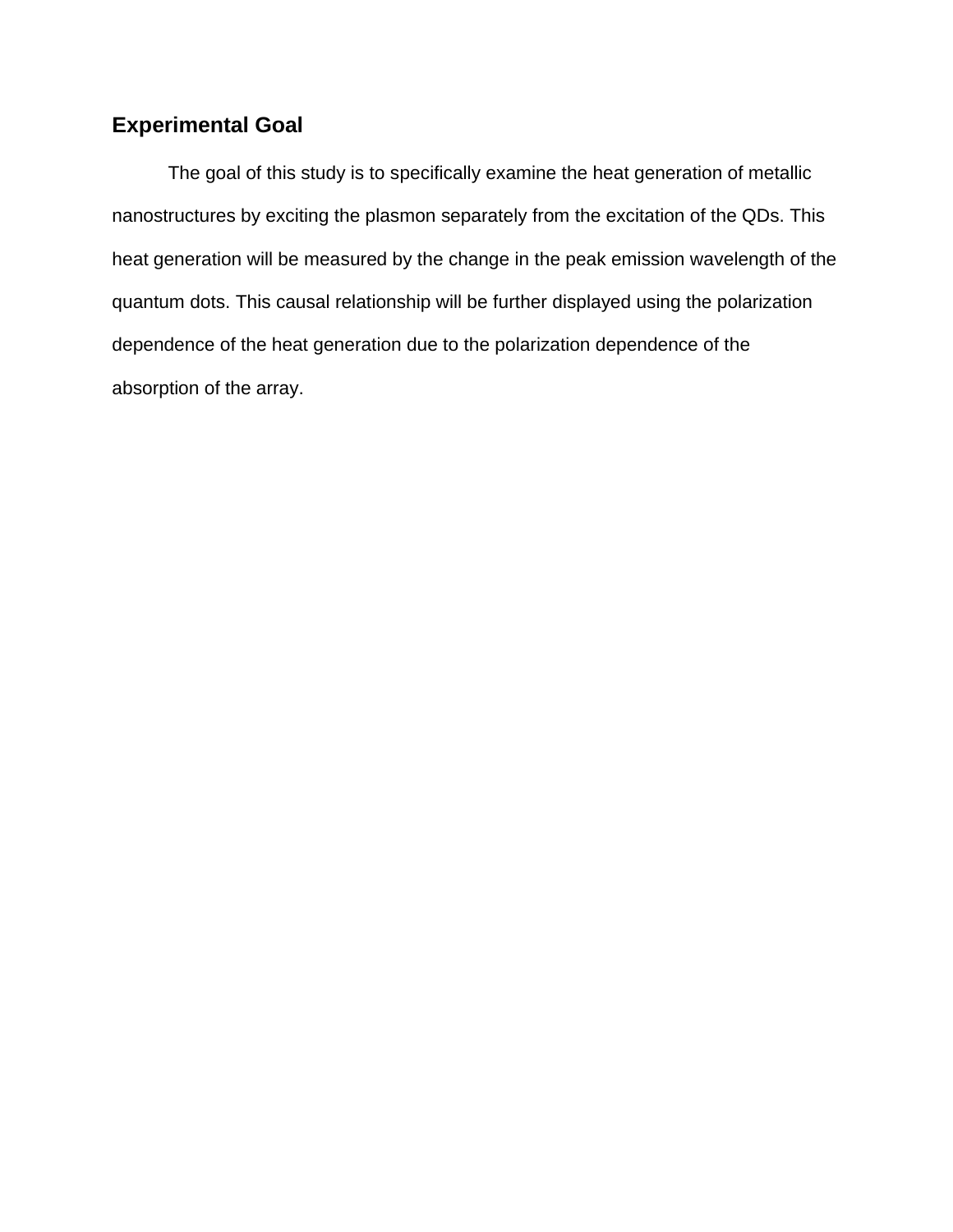## **Experimental Method**

### <span id="page-8-1"></span><span id="page-8-0"></span>**Optical Setup**

For the excitation of the QDs and the nanoantenna array to be independent, the nanoantenna array needs to be excited by a laser with a wavelength that is not absorbed by the QDs. The two excitation lasers also have to hit the sample at the same spot so that the interaction occurs. Figure 1 is a labeled picture of the optical setup and Figure 2 is a diagram of the setup.



*Figure 1: Optical Setup*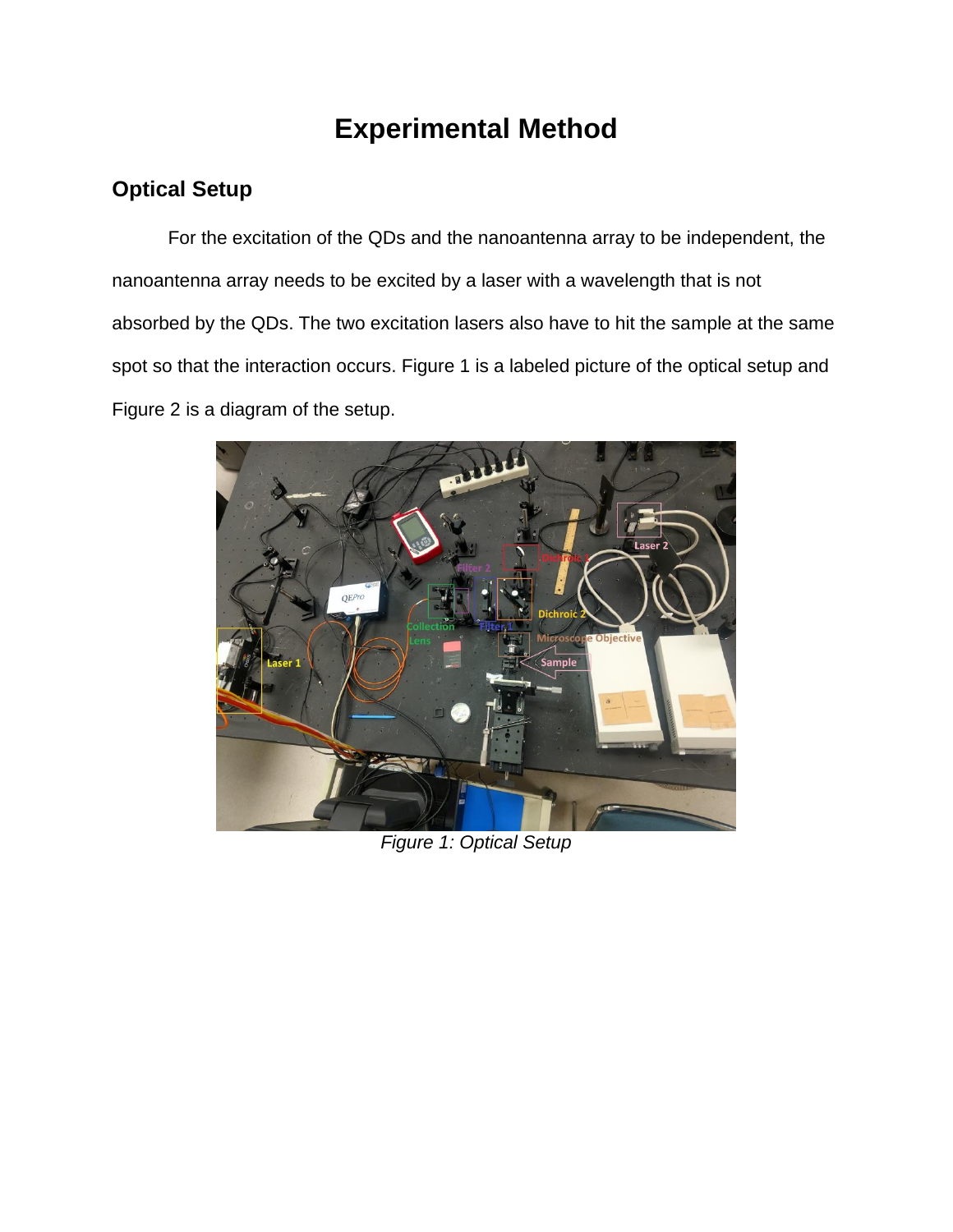

*Figure 2: Diagram of Optical Setup*

The different colored paths in Figure 2 represent the paths of light through the system: Green  $= 552$  nm laser, Red  $= 980$  nm laser, Blue  $=$  emitted light. Laser 2, the 980 nm laser, is the more powerful laser, rated to output 200 mW of optical power. A more powerful laser was selected for this because it is the one intended to excite the metal to generate heat, while the 552 nm laser lightly excites the QDs. As can be seen in the light paths, the first dichroic is necessary to ensure two lasers travel along the same path and enter the objective and reach the sample at the same point. The second dichroic is necessary so that the emission of the QDs can be collected. The losses of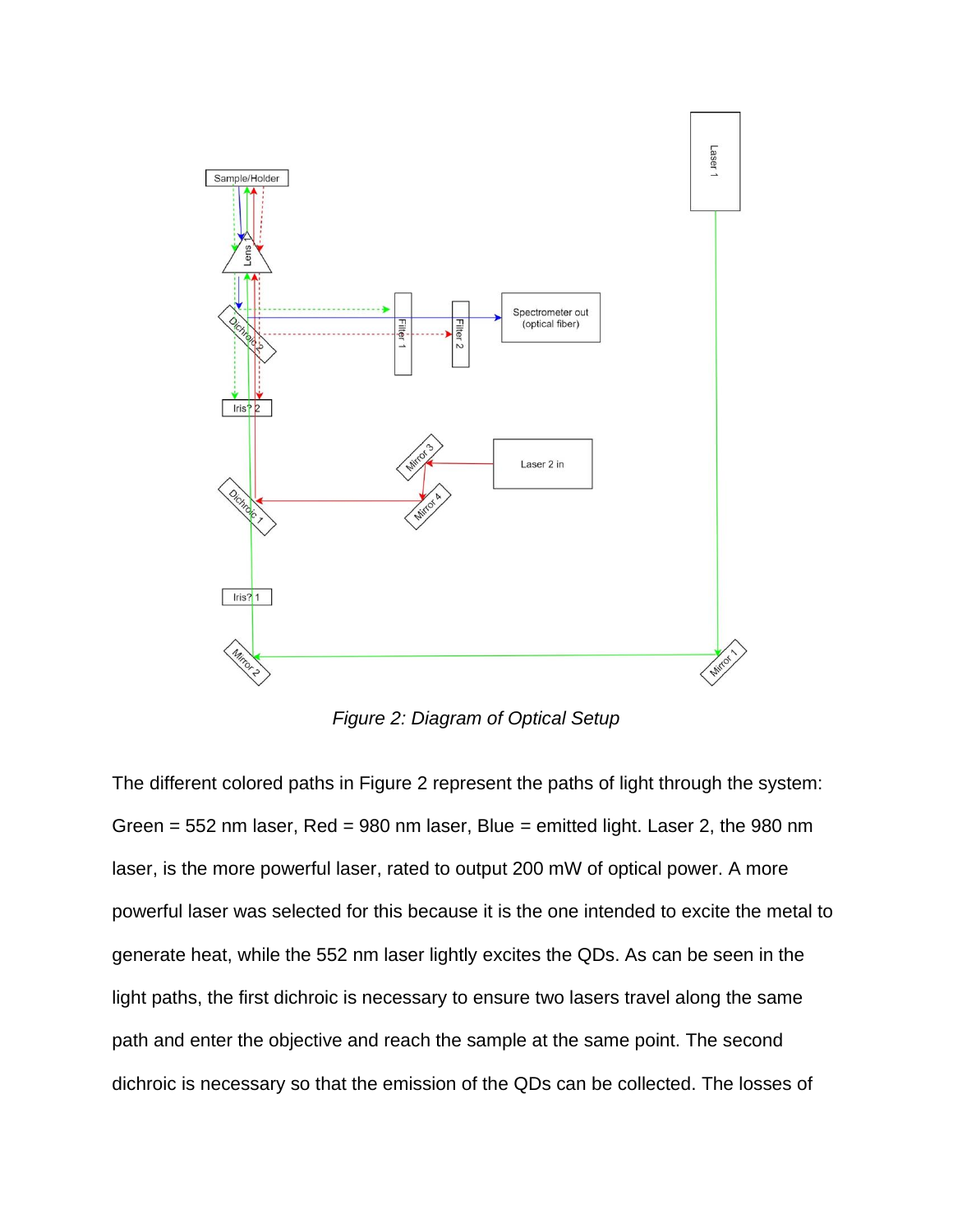laser power when passing through or reflecting off of the dichroics constitute a majority of the power loss for the system.

### <span id="page-10-0"></span>**Sample Details**

The sample (labeled DS2a) has 6 regions, labeled A through F as shown in Figure 3. Each of these regions is an array of gold nanorods shown in Figure 4. On top of the arrays there is a thin layer of QDs spin coated onto the sample. For the spin coat, the spread time was 15 seconds at 300 RPM and the spin time was 30 seconds at 1000 RPM. It is also important to note that the metal is off center toward one side of the sample, on the edge of the region spin coated QDs. This means that, because the edge of a spin coat is not uniform, the regions of the sample are not uniformly coated with QDs.



*Figure 3: Diagram of Sample*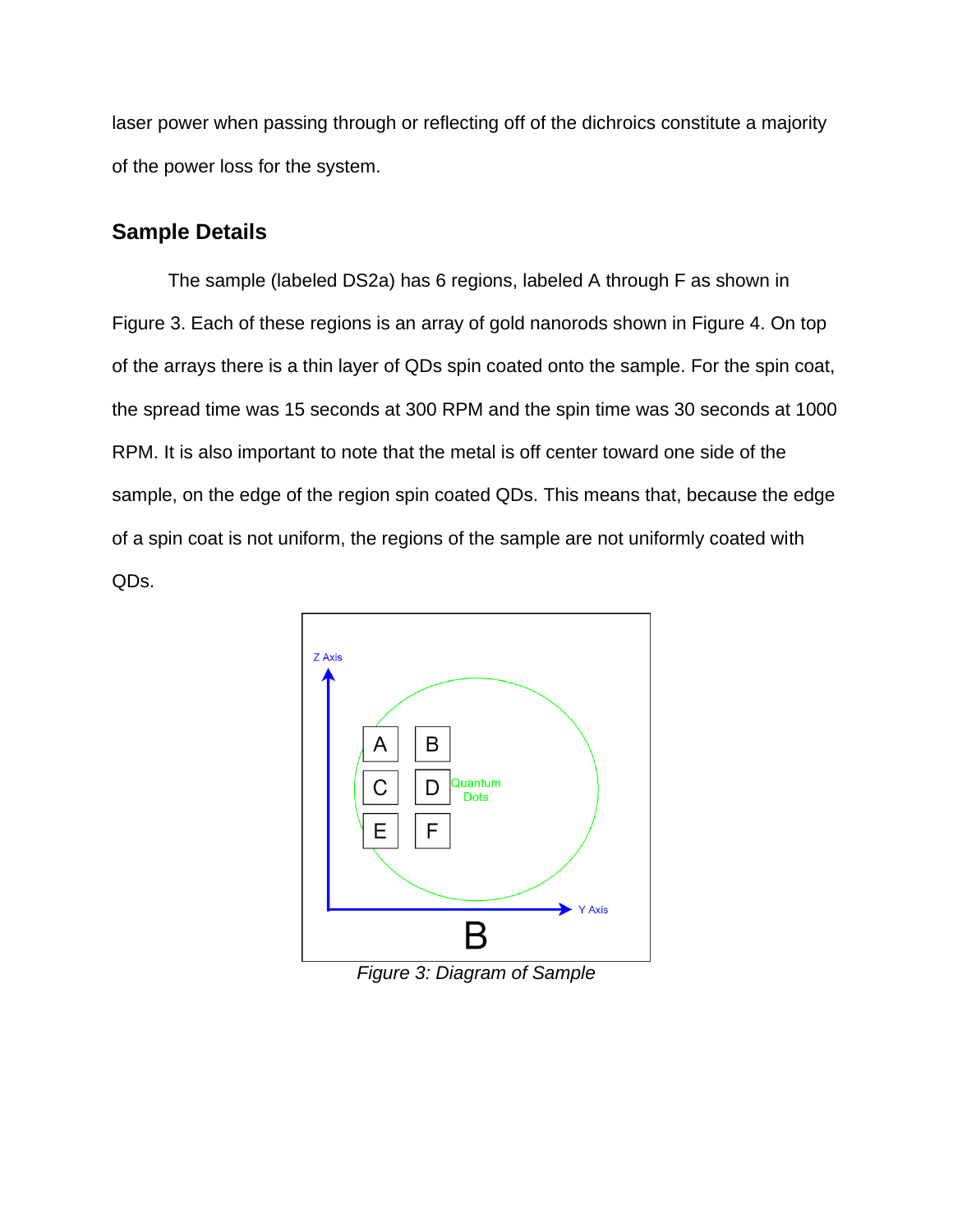

*Figure 4: SEM Image of Metallic Nanoantenna Array on Sample*

There is also a defined pair of axes, Y and Z, which are along the axes of symmetry for the nanorod array. Figure 5 displays the extinction spectra for each polarization on each region of the sample.

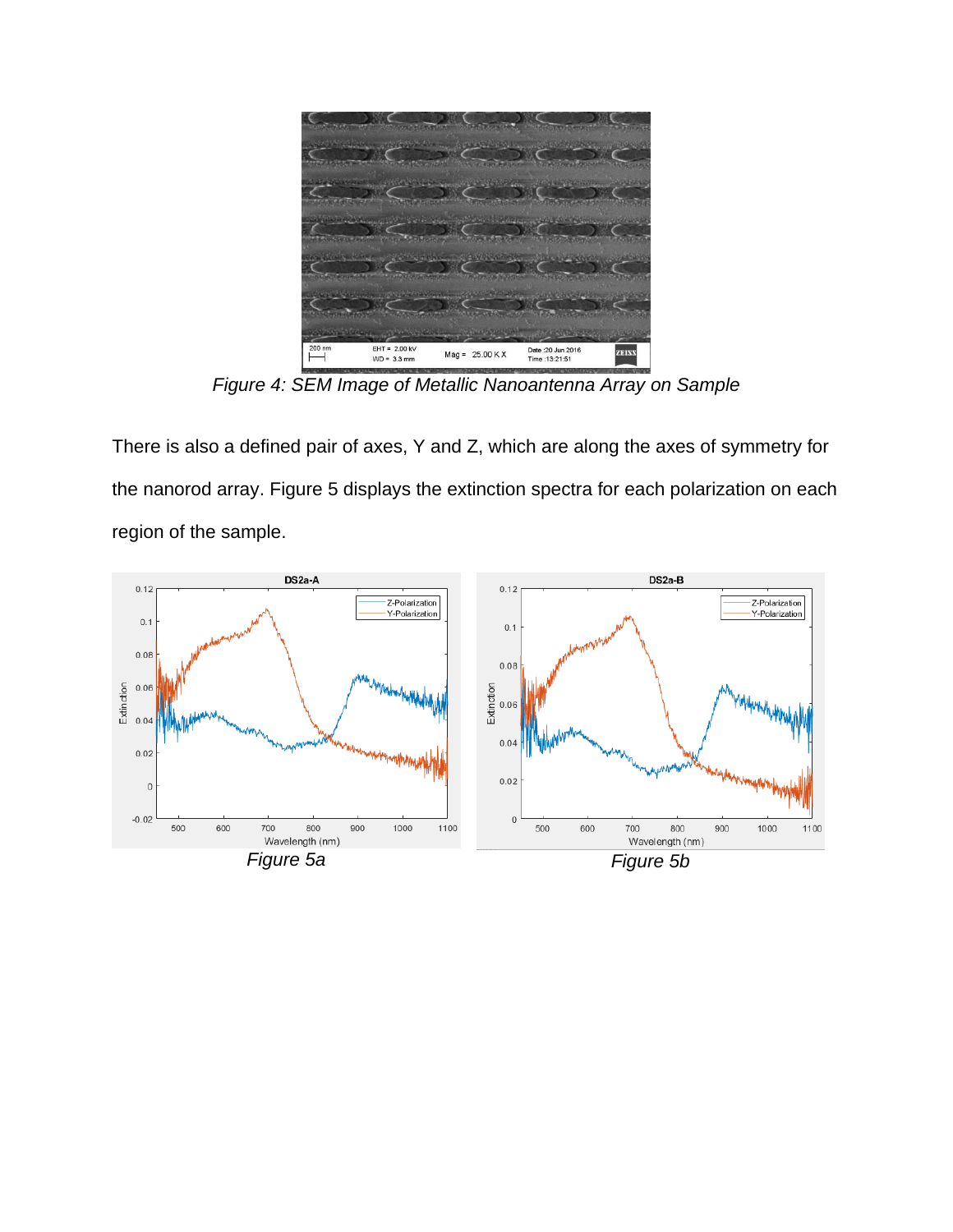

*Figure 5: Extinction Spectra*

As can be seen in Figure 5, the sample has the desired extinction peak at 980 nanometers in the Z polarization, and a minimum for the same spot in the Y polarization. This is important because part of the goal of this project is to show that the heating effect only occurs when the second excitation laser is absorbed by the metal.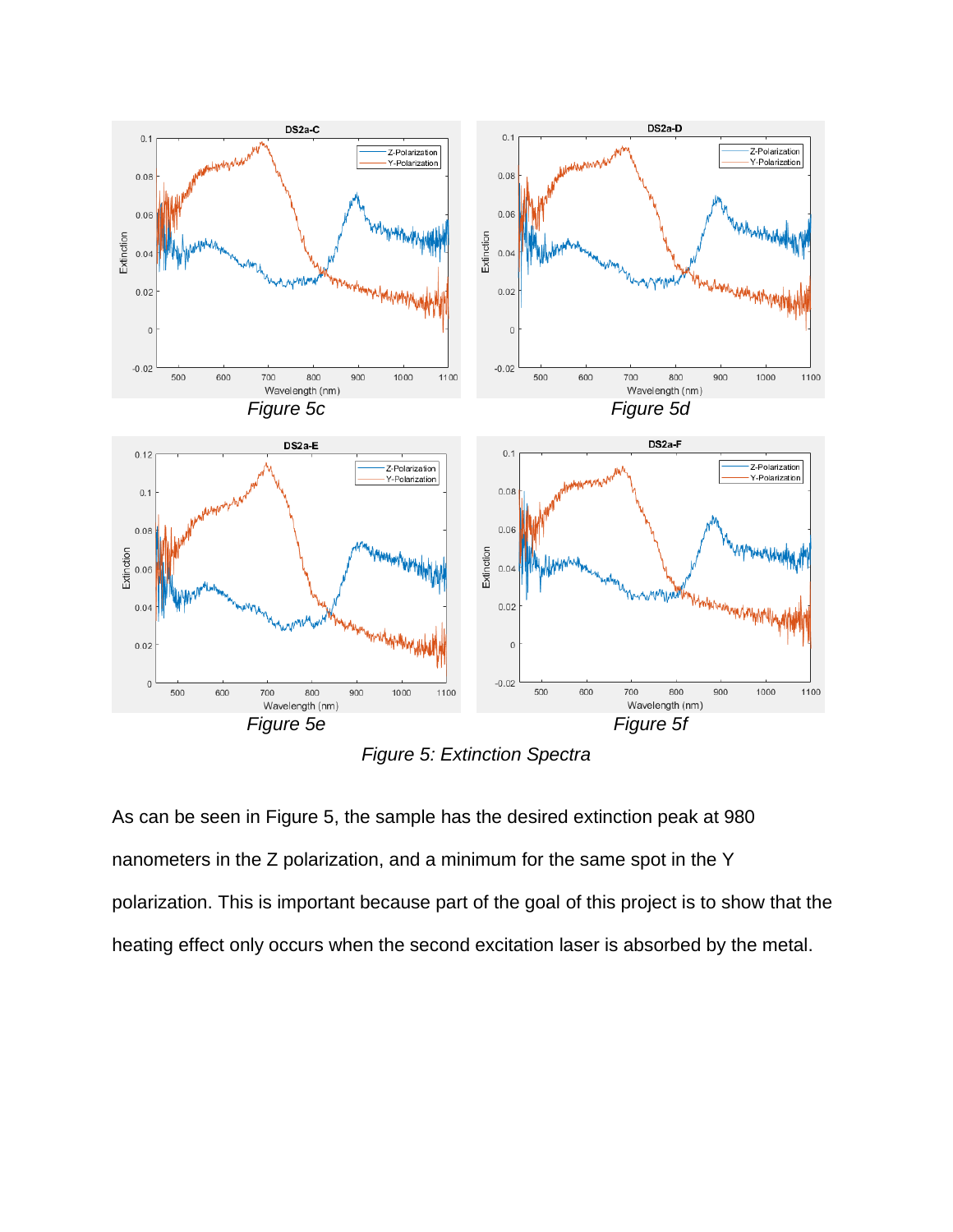## **Results**

### <span id="page-13-1"></span><span id="page-13-0"></span>**Observations**

The emission spectra of the sample was measured four times per region. It was measured for both Y and Z polarization, and each polarization was measured with only the 552 nm laser running and both the 552 and 980 nm lasers running. After taking the measurements, no difference in the emission peak wavelength was observed, as can be seen in Figure 6.

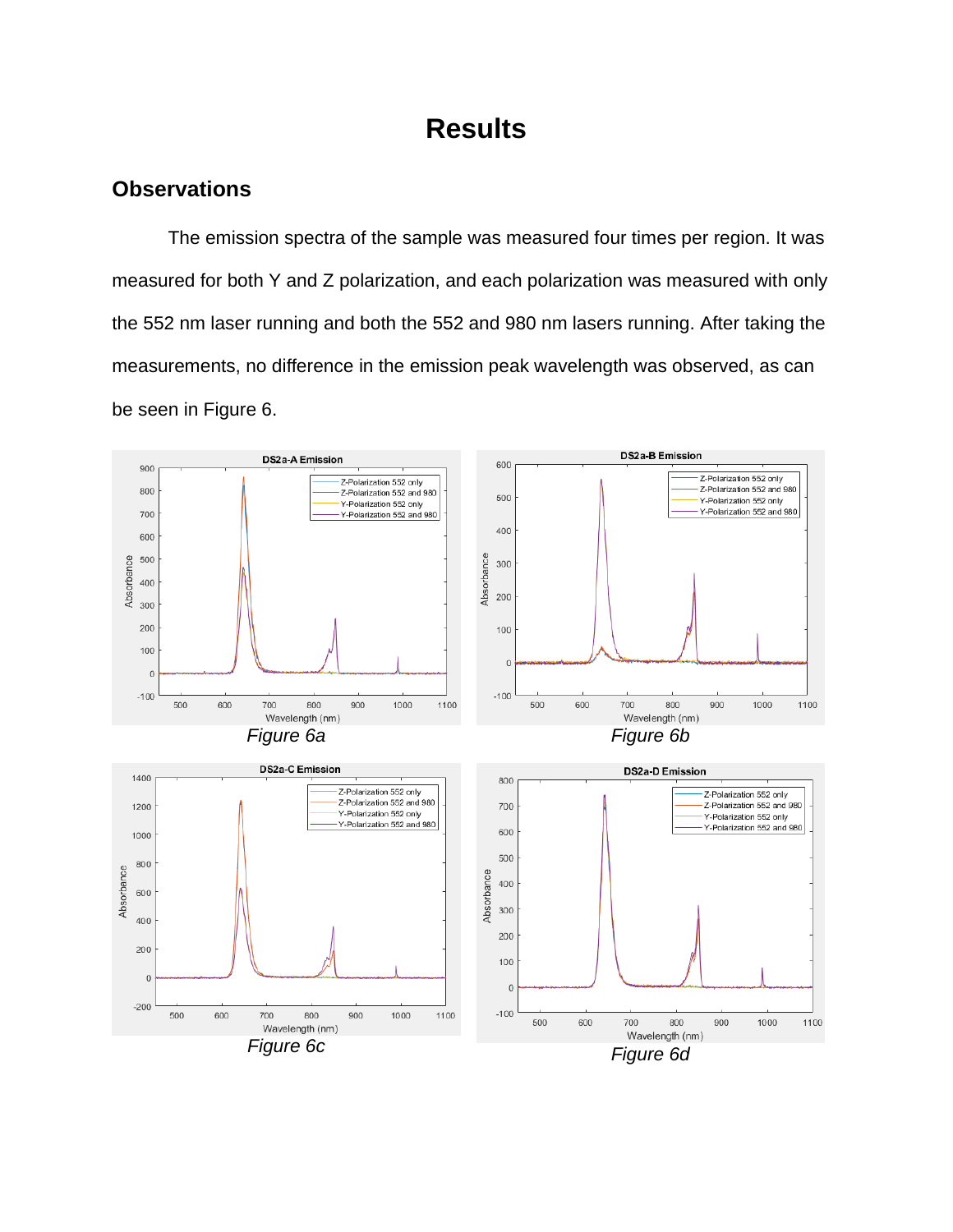

*Figure 6: Emission Spectra, Varying Polarization And Lasers*

The primary difference between the spectra with only the 552 nm laser on and the spectra with both the 552 nm and 980 nm laser on is the presence of a peak that ends abruptly at 850 and a smaller peak that ends abruptly at 990 with a tail in the opposite direction in only the spectra with the 980nm laser on. The secondary difference, which only occurs in spectra A, B, and C, is that the intensities of the peak emission for the sample are different for the two polarizations. Other effects of the presence of the array include a sharp increase in the intensity of the quantum dot emission, shown in Figure 7.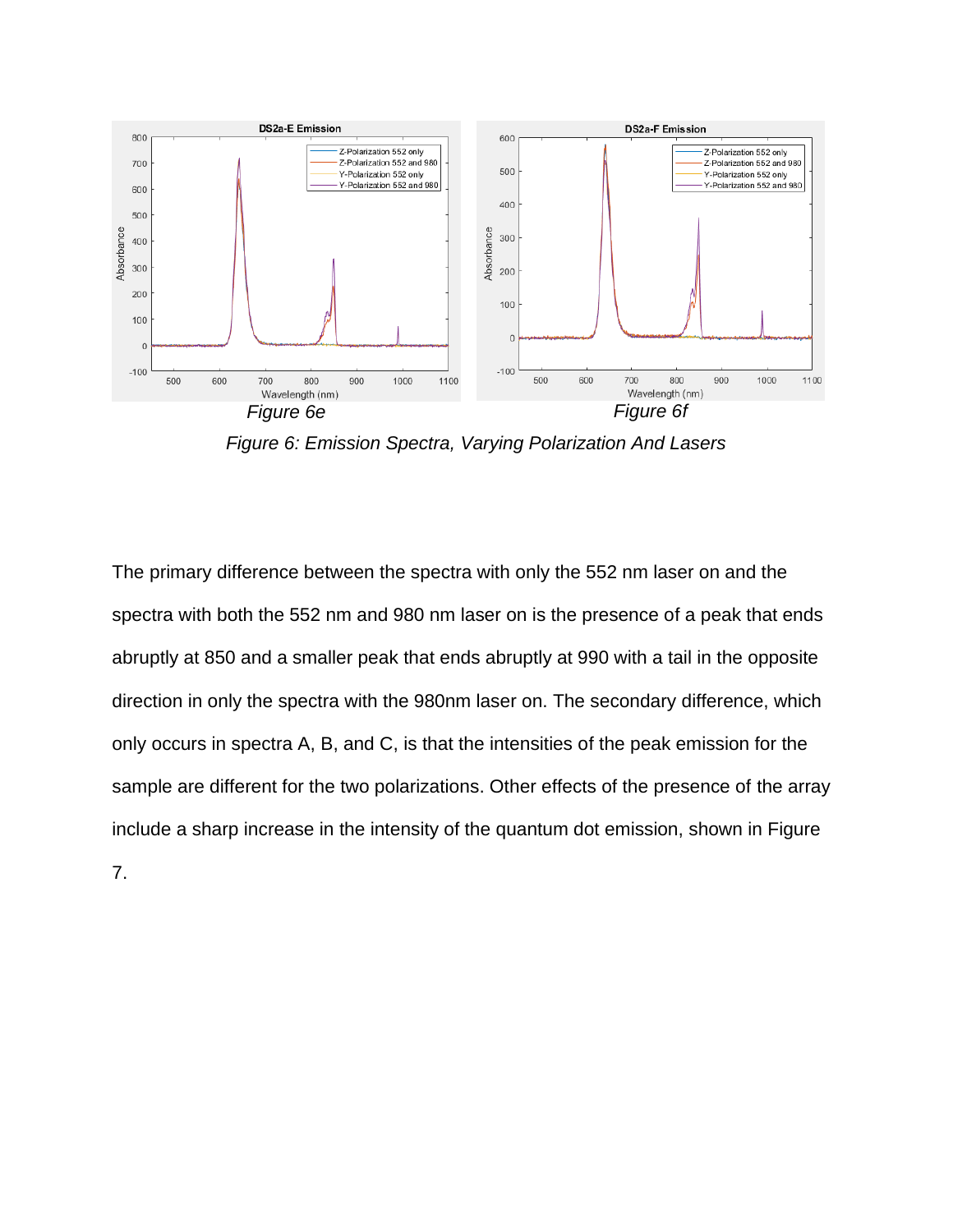

*Figure 7: Emission Spectra, Varying Lasers and Location Relative to Array*

#### <span id="page-15-0"></span>**Conclusions**

The results of the experiment are inconclusive, with both unexpected effects and a lack of the expected effects. The effects noted in the results section can be explained by various properties of the sample. The presence of the strangely shaped peaks at 850 and 990 nm is likely due to the filter blocking the 980nm laser from entering the spectrometer filters to those points, and it is the relatively minor edges of the same peak. The differences in the emission intensity for the two polarizations for regions A though C are likely due to the uneven coating of the regions, as well as the fact that when changing between polarizations the lasers had to be moved onto the sample again, so the measurements may not have been taken from the same spot on the metal. This would explain why it is those regions in that corner of the sample, and why one polarization does not have a greater yield than the other in all cases. Also, the most probable reason for the lack of the expected change in peak emission wavelength is that the peak in the extinction spectra for the Z polarization around 980 nm was caused by scattering and not by absorbance. This would make sense, recognizing that the Y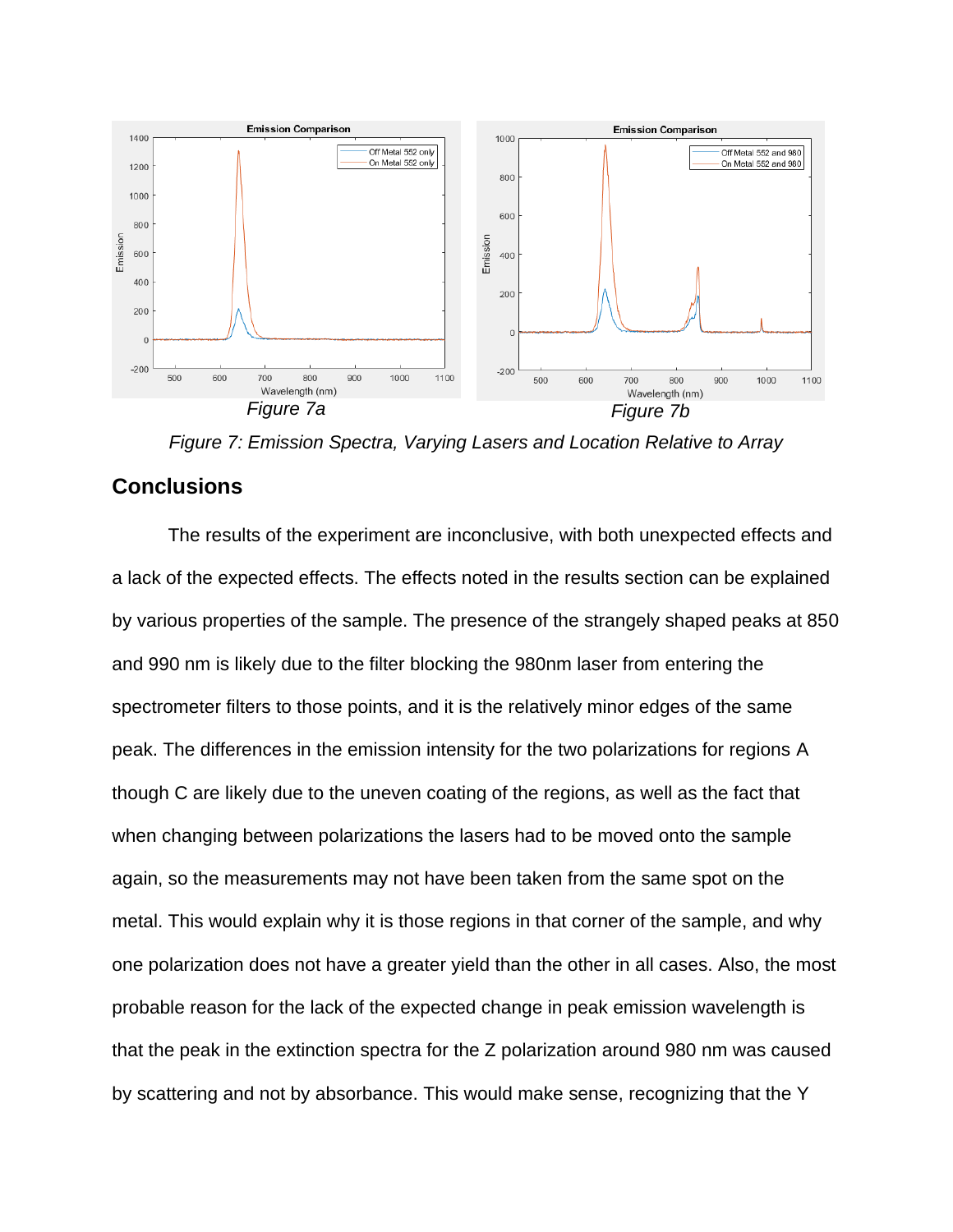polarization peak was much sharper and the Z polarization has another bump around 550 nm which could be the LSPR peak. The increase in the intensity of the emission of the QDs when on the metal when compared to just off the metal was likely caused by the effect of plasmonic enhancement being greater than the effect of the energy transfer from the QDs to the metal, as mentioned in the introduction. These interactions make sense due to the peak around 552 nm in the extinction spectra along the Y polarization axes shown in Figure 6.

#### <span id="page-16-0"></span>**Possible Improvements and Future Work**

There are several improvements possible for this experiment, and other implications for future work. The first set of improvements all relate to the aspects of the sample noted in the conclusion. First, a sample with arrays more specifically designed for this application is necessary for a conclusive result. This is because this experiment requires a sample with a strong lattice resonance at 980 nm on only one of the two polarization axes, so the sample effectively absorbs the 980 nm laser light. Also, the metal being centered on the sample slide so that the spin coated QDs would be centered on the metal would be a significant improvement. Furthermore, testing on a sample which does not have an extinction peak at the wavelength of the excitation laser for the QDs would be better, because if that were the case,the only laser which could generate heat in the nanoantenna array would be the desired one. Another improvement regarding the optical setup would be the ability to change the polarization of the 980 nm laser rather than moving the sample to change the polarization axis of the sample being excited. One way to change the polarization of the 980 nm laser traveling to the sample is with a half-wave plate, a crystal with fast and slow propagation axes.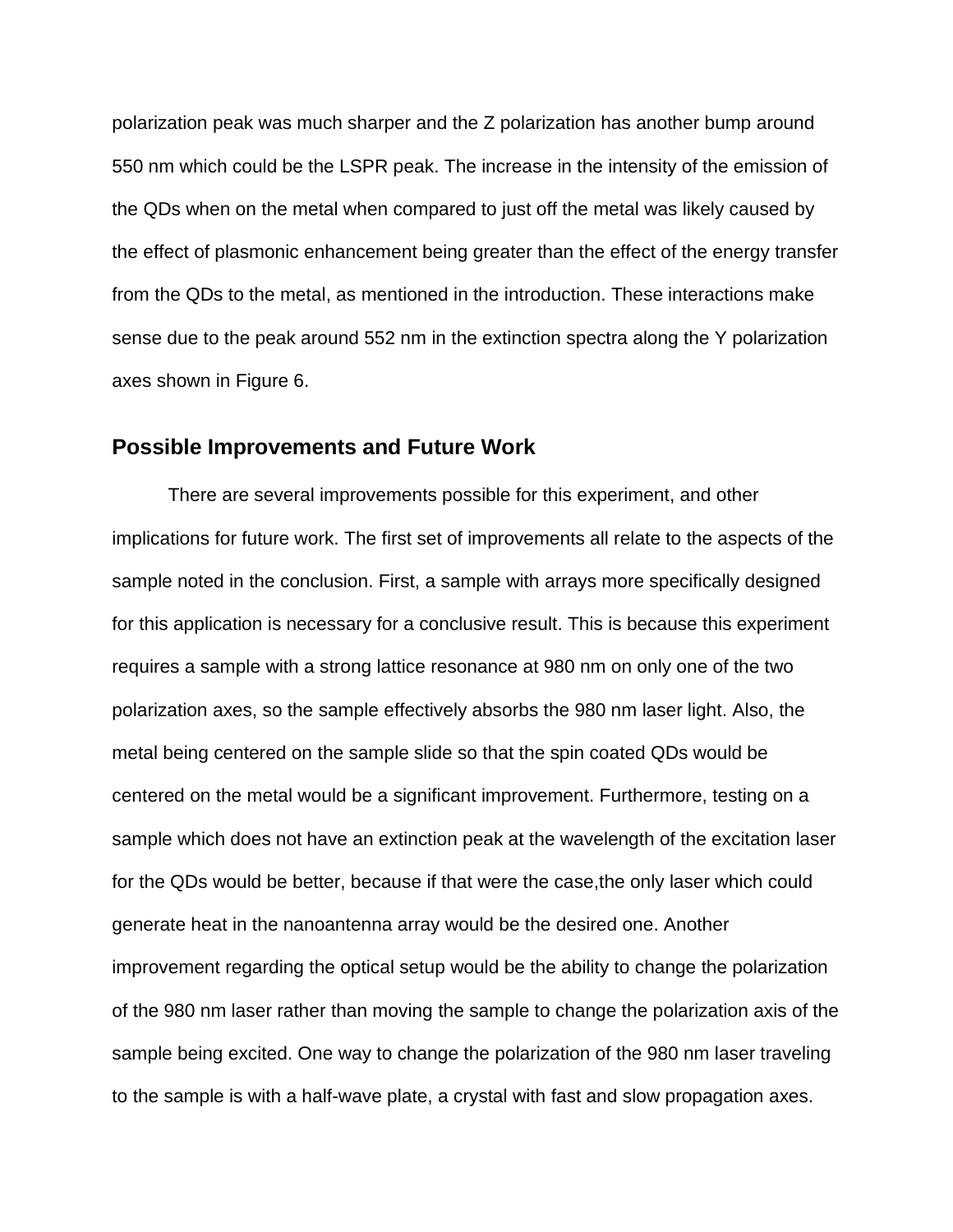Finally, more precisely designed dichroics with higher transmission and reflection coefficients could make the system much more efficient, which is important to the higher power laser in order to excite the nanoantenna array. Possible future work could include further analysis of the effect of heat on other properties of the QDs, such as the quantum yield, excitation lifetime, strength of the effects of plasmonic enhancement, and more.